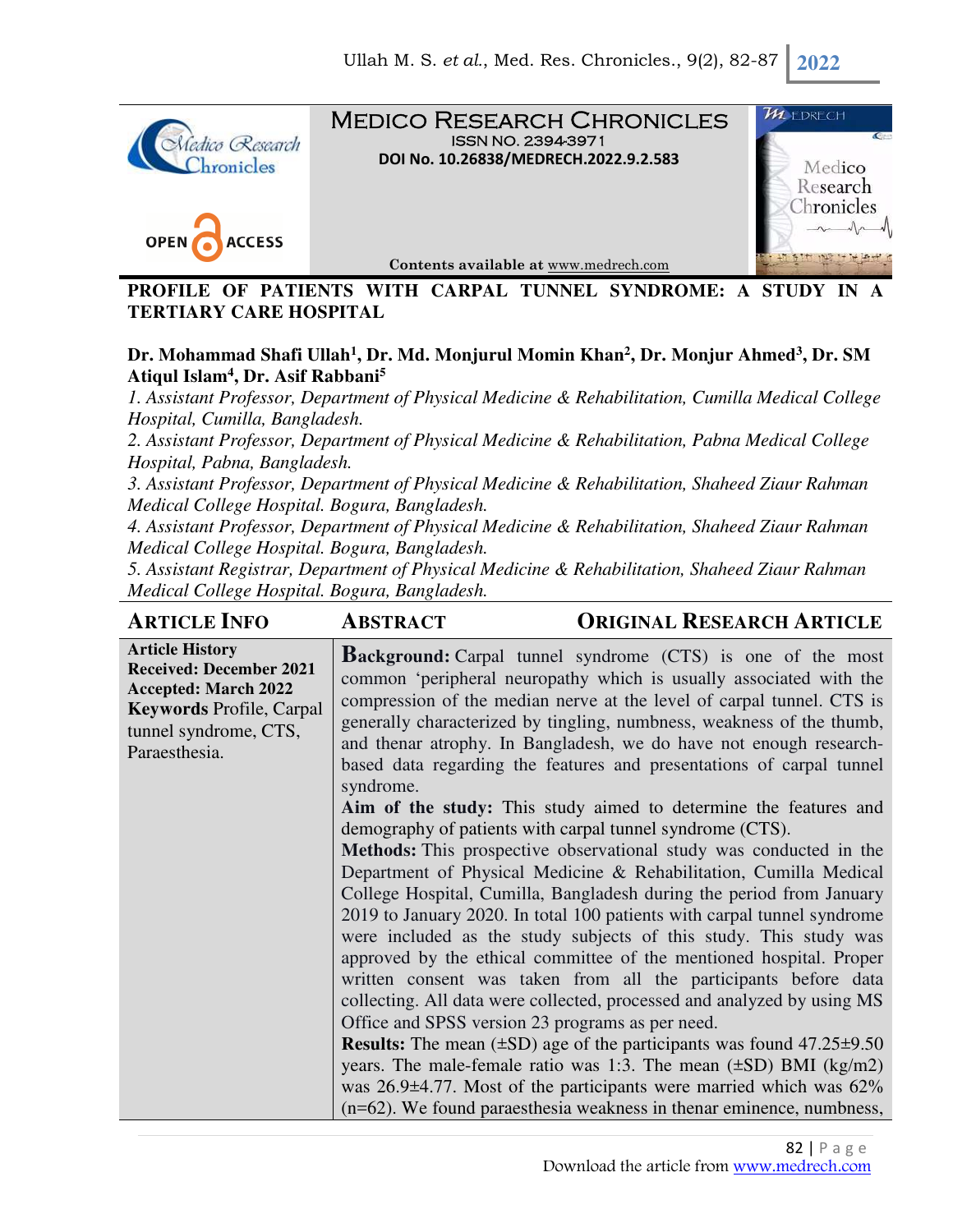|                      | nocturnal pain, pain after physical activity and sensitivity alteration |
|----------------------|-------------------------------------------------------------------------|
|                      | were associated in more than 75% of patients. Among all the             |
|                      | participants, more than half (53%) of the patients were mild in         |
|                      | condition. Besides this, 43%, 8% and 4% of patients were in moderate,   |
|                      | severe and very severe condition respectively.                          |
|                      | Conclusion: Women are most vulnerable to carpal tunnel syndrome.        |
|                      | Most of the cases for CTS are found in middle age group. Paraesthesia   |
|                      | may be considered the most common symptom of this disease. Early        |
| Corresponding author | diagnosis may reduce the suffering of patients with carpal tunnel       |
| Dr. M. S. Ullah *    | syndrome.                                                               |
|                      | 2022, www.medrech.com                                                   |

### **1. INTRODUCTION**

Carpal tunnel syndrome (CTS) is one of the most common 'peripheral neuropathy which is usually associated with the compression of the median nerve at the level of carpal tunnel. In the human body, the most common form of median nerve entrapment is carpal tunnel syndrome (CTS) [1] and it aitsingributes to 90% of all entrapment neuropathies. [2] It (Carpal tunnel syndrome) was first described by Paget in 1854, [3] and is defined as a mononeuropathy because of a compressive force distorting the carpal tunnel, [4] in 3.8% of the general population. [5] Incidence of carpal tunnel syndrome is up to 276:100,000 per year, [6] with a prevalence of 94% in females and 6% in males [7] with a peak age incidence of 40 to 60 years. [8] The factors that contribute to its (Carpal tunnel syndrome) causation are a congenital predisposition, injury, heavy work, fluid retention, and development of any mass lesions in the tunnel. [9] The main features of CTS (Carpal tunnel syndrome) include pain in the hand, numbness in the distribution of the median nerve, and tingling sensation. [10] weakness of the grip strength and decreased functional capacity of the affected hand. [11] Patients are generally more distressed at night and complain of clumsiness with activities requiring wrist flexion. [12] They often claim the 'flick sign' in which shaking their wrists relieves symptoms. In the Panel test, of carpal

tunnel syndrome (CTS) patients, there will be paraesthesia in the median nerve innervating area following wrist flexion for 30-120 seconds. [13] The nerve conduction study of carpal tunnel syndrome patients is certainly a diagnostic tool for such patients. [14] As the examples of conservative treatment for carpal tunnel syndrome patients, oral and injectable steroids, electrotherapy, physical therapy, night splinting and workplace alteration may be mentioned. [15]

#### **2. OBJECTIVE**

### **General Objective**:

To determine the features and demography of patients with carpal tunnel syndrome (CTS).

### **Specific Objective:**

- To assess the socio-demographic status of participants.
- To evaluate the clinical features of participants.
- To assess the severity status of participants.

## **3. METHODOLOGY**

This prospective observational study was conducted in the Department of Physical Medicine & Rehabilitation, Cumilla Medical College Hospital, Cumilla, Bangladesh during the period from January 2019 to January 2020. In total 100 patients with carpal tunnel syndrome were included as the study subjects of this study. This study was approved by the ethical committee of the mentioned hospital.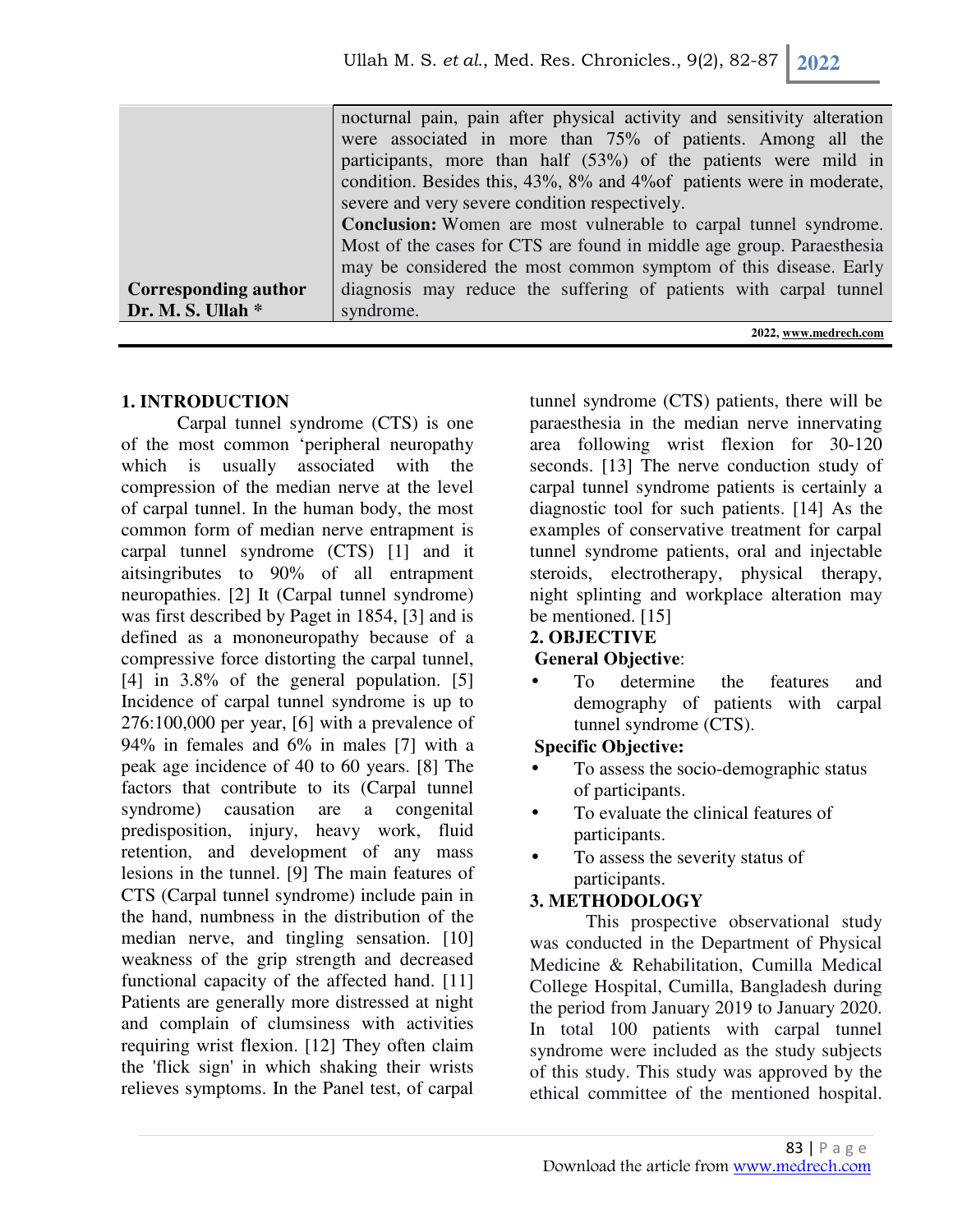Proper written consent was taken from all the participants before data collecting. As per the inclusion criteria of this study only patients with one or more clinical features of median nerve compression at the level of the carpal tunnel were included from several ages. On the other hand, as per the exclusion criteria, patients who underwent any type of intervention of the median nerve at carpal tunnel level and/or with known neurological disorders were excluded. Moreover, people, who presented cognitive or mental alterations which made the interview impossible were excluded from this study. To characterize the sample and to disseminate the results, qualitative variables like age, sex, marital status, smoking, affected limb, and comorbidities were recorded. A predesigned questionnaire was used in data collection. All data were collected, processed, and analyzed by using MS Office and SPSS version 23 programs as per need.

### **4. RESULT**

In this study, the mean  $(\pm SD)$  age of the participants was found 47.25±9.50 years. Among a total of 100 participants, 25% were male whereas 75% were female. So female participants were dominating in number and

the male-female ratio was 1:3. The mean (±SD) BMI (kg/m2) of participants was 26.9±4.77. Most of the participants were married which was 62% (n=33). Besides this 17% and 9% of participants were single and widows/widowers respectively. In analyzing the educational status of the participants we observed 21%, 38%, 25%, and 8% participants taken education up to the primary, high school, college and graduate-level education respectively whereas only 9% were found illiterate. About half (49%) of the participants were smokers whereas 15% were former smokers and 36% were fully non-smokers. In this study, in analyzing the clinical features among participants we observed paraesthesia, weakness in thenar eminence, numbness, nocturnal pain, pain after physical activity and sensitivity alteration were associated in more than 75% of patients. On the other hand, radiation of pain to the upper limb, sleeping disorder and tinel's sign were associated in more than 50% but less than 75% of participants. Among all, more than half (53%) of the patients were mild in condition. Besides this 43%, 8% and 4% of patients were moderate, severe and very severe in condition respectively.

| <b>Variables</b>                       | n               | $\frac{0}{0}$ |  |
|----------------------------------------|-----------------|---------------|--|
| Gender distribution                    |                 |               |  |
| Male                                   | 25              | 25%           |  |
| Female                                 | 75              | 75%           |  |
| Age of participants in year            |                 |               |  |
| Mean $(\pm SD)$                        | 47.25±9.50      |               |  |
| BMI ( $\text{kg/m2}$ ) of participants |                 |               |  |
| Mean $(\pm SD)$                        | $26.9 \pm 4.77$ |               |  |
| Marital status of participants         |                 |               |  |
| Single                                 | 17              | 17%           |  |
| Married                                | 62              | 62%           |  |
| Divorced                               | 11              | 11%           |  |
| Widow/Widower                          | 9               | $9\%$         |  |
| <b>Educational</b> status              |                 |               |  |
| Illiterate                             | 9               | 9%            |  |
| Primary level                          | 21              | 21%           |  |

**Table 1:** Socio-demographic status of participants (N=100)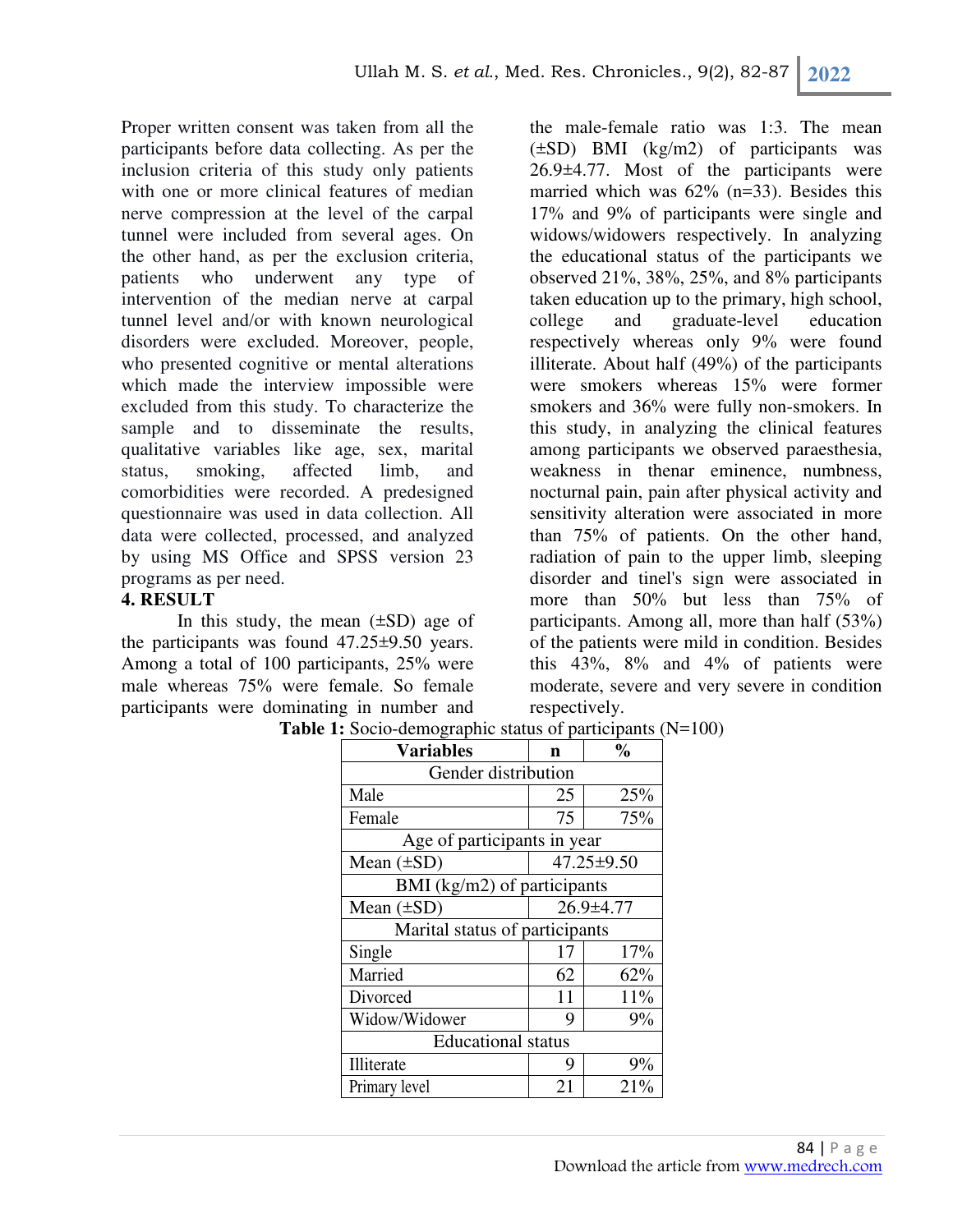| High School level       | 38 | 38% |
|-------------------------|----|-----|
| College level           | 25 | 25% |
| <b>Graduation</b> level |    | 8%  |
| Smoking habits          |    |     |
| No                      | 36 | 36% |
| Yes                     | 49 | 49% |
| Former smoker           | 15 | 15% |

**Table 2:** Clinical features among participants (N=100)

| <b>Clinical Features</b>     | n  | $\%$ |
|------------------------------|----|------|
| Paraesthesia                 | 94 | 94%  |
| Weakness in the thenar       | 91 | 91%  |
| eminence                     |    |      |
| <b>Numbness</b>              | 89 | 89%  |
| Nocturnal pain               | 89 | 89%  |
| Pain after physical activity | 89 | 89%  |
| Sensitivity alteration       | 79 | 79%  |
| Radiation of pain to upper   | 57 | 57%  |
| limb                         |    |      |
| Sleeping disorder            | 53 | 53%  |
| Tinel's sign                 | 51 | 51%  |

| <b>Table 3:</b> Severity status of participants $(N=100)$ |  |  |  |
|-----------------------------------------------------------|--|--|--|
|-----------------------------------------------------------|--|--|--|

| Category    |    |     |
|-------------|----|-----|
| Mild        | 53 | 53% |
| Moderate    | 43 | 43% |
| Severe      |    |     |
| Very severe |    |     |

#### **5. DISCUSSION**

This study aimed to determine the features and demography of patients with carpal tunnel syndrome (CTS). As per the findings of a study conducted in London, 1:1000 people are diagnosed each year with carpal tunnel syndrome (CTS). [16] In this current study, the mean  $(\pm SD)$  age of the participants was found 47.25±9.50 years. Among the total of 100 participants, 25% were male whereas 75% were female. So female participants were dominating in number and the male-female ratio was 1:3. In a study, the higher predominance of carpal tunnel syndrome CTS was found in women with a ratio of 5.2:1 which was closer to that of some other studies where this ratio was observed to

be 5.6:1, 5.4:1, 5:1 and 4.9:1. [17, 18, 19] Saboor A, et al. in their study, observed that, the female gender was in predominance with 86.3% study population being women. [20] Malibary HM, et al. in their study of Arabia recruited 336 subjects and observed the mean age in females was 52.4 years and 48.5 years in males. [19] Likewise, Abumunaser LA, et al. in their study reported the mean age in females to be 45.5 years and 48.5 years in males [21] which is much closer to our results. In our study, in analyzing the clinical features among participants we observed paraesthesia, weakness in thenar eminence, numbness, nocturnal pain, pain after physical activity, and sensitivity alteration was associated in more than 75% of patients. These findings were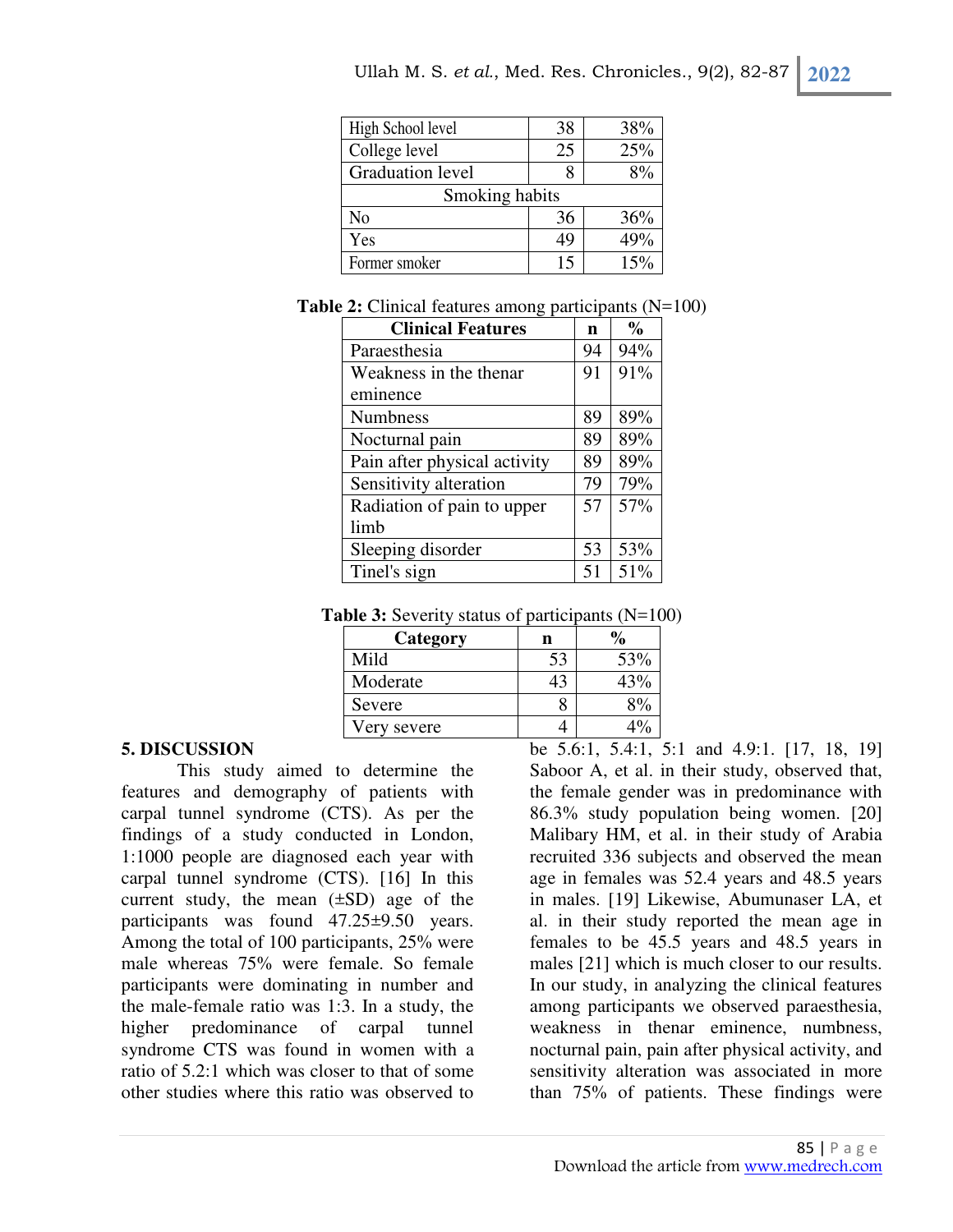observed as almost the same with paraesthesias in all and weakness in a similar ratio of subjects by Azevedo JWV, et al. [14] In our study, among all, more than half (53%) of the patients were mild in condition. Besides this 43%,8% and 4% of patients were moderate, severe and very severe in condition respectively. In another study, [22] mild form of carpal tunnel syndrome (CTS) was the commonest form noticed in 126 (50.4%) of subjects, followed by moderate form.

### **LIMITATION:**

This was a single-centered study with a small-sized sample. So, the findings of this study may not reflect the exact scenario of the whole country.

# **6. CONCLUSION & RECOMMENDATION**

Women are most vulnerable to carpal tunnel syndrome. Most of the cases for CTS are found in the middle age group. Paraesthesia may be considered as the most common symptom in this disease. Early diagnosis may reduce the suffering of patients with carpal tunnel syndrome. For getting more specific findings we would like to recommend conducting similar studies with larger-sized samples in several places.

### **REFERENCES**

- 1. Pfeffer GB, Gelberman RH, Boyes JH, Rydevik B. The history of carpal tunnel syndrome. J Hand Surg Br 1988 Feb;13(1):28-34.
- 2. Aroori S, Spence RA. Carpal tunnel syndrome. Ulster Med J 2008 Jan;77(1):6-17.
- 3. Alfonso C, Jann S, Massa R, Torreggiani A. Diagnosis, treatment and follow-up of the carpal tunnel syndrome: A review. Neurol Sci 2010 Jun;31(3):243-52. DOI: 10.1007/s10072-009-0213-9. Epub 2010 Feb 10.
- 4. Paget J. Lectures on Surgical Pathology. 1854. Lindsay and Blakiston, Philadelphia.
- 5. Atroshi I, Gummesson C, Johnsson R, Ornstein E, Ranstam J, Rosen I. Prevalence of carpal tunnel syndrome in a general population. J Am Med Assoc 1999 Jul 14;282(2):153-8.
- 6. Mondelli M, Giannini F, Giachhi M. Carpal tunnel syndrome incidence in a general population. Neurology 2002 Jan 22;58(2):289-94.
- 7. Rask MR. Anterior Interosseous nerve entrapment: (Kiloh-Nevin syndrome) a report of seven cases. Clin Orthop Relat Res 1979 Jul- Aug;(142):176-81.
- 8. Phallen GS. The carpal-tunnel syndrome. Seventeen years experience in diagnosis and treatment of six hundred fifty-four hands. J Bone Joint Surg Am 1966 Mar;48(2):211-28.
- 9. National Institute of Neurological Disorders and Stroke (NINDS), Carpel Tunnel Syndrome Fact Sheet. [Cited on: January 2017]. Accessed from: http://www.ninds. nih.gov/disorders/carpel\_tunnel/de tail\_carpal\_tunnel.htm#68963049.
- 10. Solomon L, Warwick DJ, Nayagam S. Apley's concise system of orthopedics and fractures. March 31, 2005. CRC Press, London. ISBN: 9781444165517.
- 11. Zyluk A, Kosovets L. An assessment of the sympathetic function within the hand in patients with carpal tunnel syndrome. J Hand Surg Eur Vol 2010 Jun;35(5):402-8. DOI: 10.1177/1753193409361292.
- 12. Dorwart BB. Carpa l tunnel syndrome: A review. Semin Arthritis Rheum 1984 Nov;14(2):134-40.
- 13. Krendel DA, Jobsis M, Gaskell PC Jr, Sanders DB. The flick sign in carpal tunnel syndrome. J Neurol Neurosurg Psychiat 1986 Feb;49(2):220-1.
- 14. de Azevedo JW, de Oliveira AB, Nascimento Vd, de Paiva HR Jr, Viecili L, Rocha MA. Profile of patients on sick leave with carpal tunnel syndrome. Acta